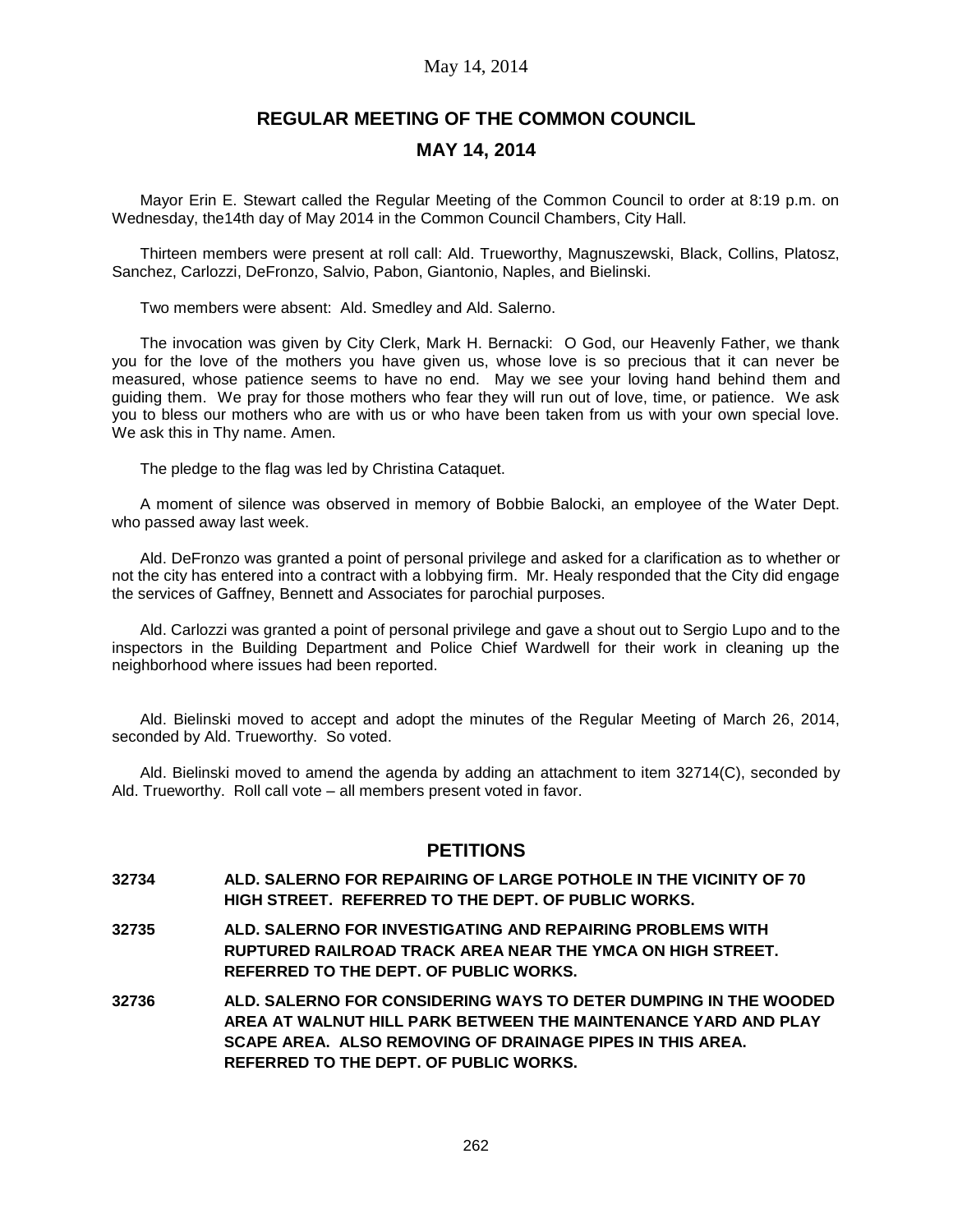- **32737 ALD. SALVIO FOR GRANTING OF A CERTIFICATE OF LOCATION APPROVAL TO ALLOW A MOTOR VEHICLE GENERAL REPAIRER'S AND AUTO DEALER'S LICENSE AT 71 SOUTH STREET. REFERRED TO THE PLANNING, ZONING & HOUSING COMMITTEE AND CITY PLAN COMMISSION.**
- **32738 ALD. SALVIO FOR GRANTING AN APPLICATION FOR GAS STATION LOCATION APPROVAL AT 975 FARMINGTON AVE. – HUNTER DEVELOPMENT COMPANY. REFERRED TO THE PLANNING, ZONING & HOUSING COMMITTEE AND CITY PLAN COMMISSION.**

Ald. Bielinski moved to adopt the Consent Agenda, seconded by Ald. Trueworthy. Roll call vote – all members present voted in favor.

# **CONSENT AGENDA**

# **CITY CLERK**

### **32712 RE: CLAIMS FOR INJURIES AND/OR PROPERTY DAMAGE.**

To Her Honor, the Mayor, and the Common Council of the City of New Britain: the undersigned beg leave to report the following:

CLAIMANTS NAME

- Borgas, Henry
- Greene, Ruby
- Nowak, Kimberly
- Skiba, Augustyn by Atty. David Thompson
- Skrzypinski, Aleksander

Mark H. Bernacki City Clerk

# **FINANCE DEPARTMENT**

#### **32713 RE: LINE ITEM TRANSFERS - APRIL 16, 2014 THRU MAY 6, 2014**

To Her Honor, the Mayor, and the Common Council of the City of New Britain: the undersigned beg leave to report the following:

In accordance with the city of New Britain ordinance of Article VII – Finance, Section 2-494(3), the following departments have transferred monies from one line item to another within their departmental budget (total department budget has not changed). Each transfer will be continuously numbered from month to month throughout the fiscal year. This report represents the transfers executed by the mayor in accordance with the aforementioned ordinance for the period ending May 6, 2014

| 5. | Department: | Recreation     |               |                             |
|----|-------------|----------------|---------------|-----------------------------|
|    | From:       | 237420131-5124 | \$26,455.00   | (Part Time Salaries)        |
|    |             | 237420131-5231 | 375.00<br>\$  | (Medicare)                  |
|    | To:         | 237420131-5121 | \$<br>560.00  | (Full Time Salaries)        |
|    |             | 237420131-5440 | \$9,768.00    | (Rentals/Supplies Equip)    |
|    |             | 237420131-5611 | 250.00<br>S.  | (Office Supplies)           |
|    |             | 237420131-5659 | \$16,152.00   | (Operating Material & Supp) |
|    |             | 237420131-5810 | 100.00<br>\$. | (Dues/Fees/Memberships)     |
|    | Amount:     | \$26,830.00    |               |                             |
|    |             |                |               |                             |

Brief Description: Funds needed to replenish shortages and depleted line items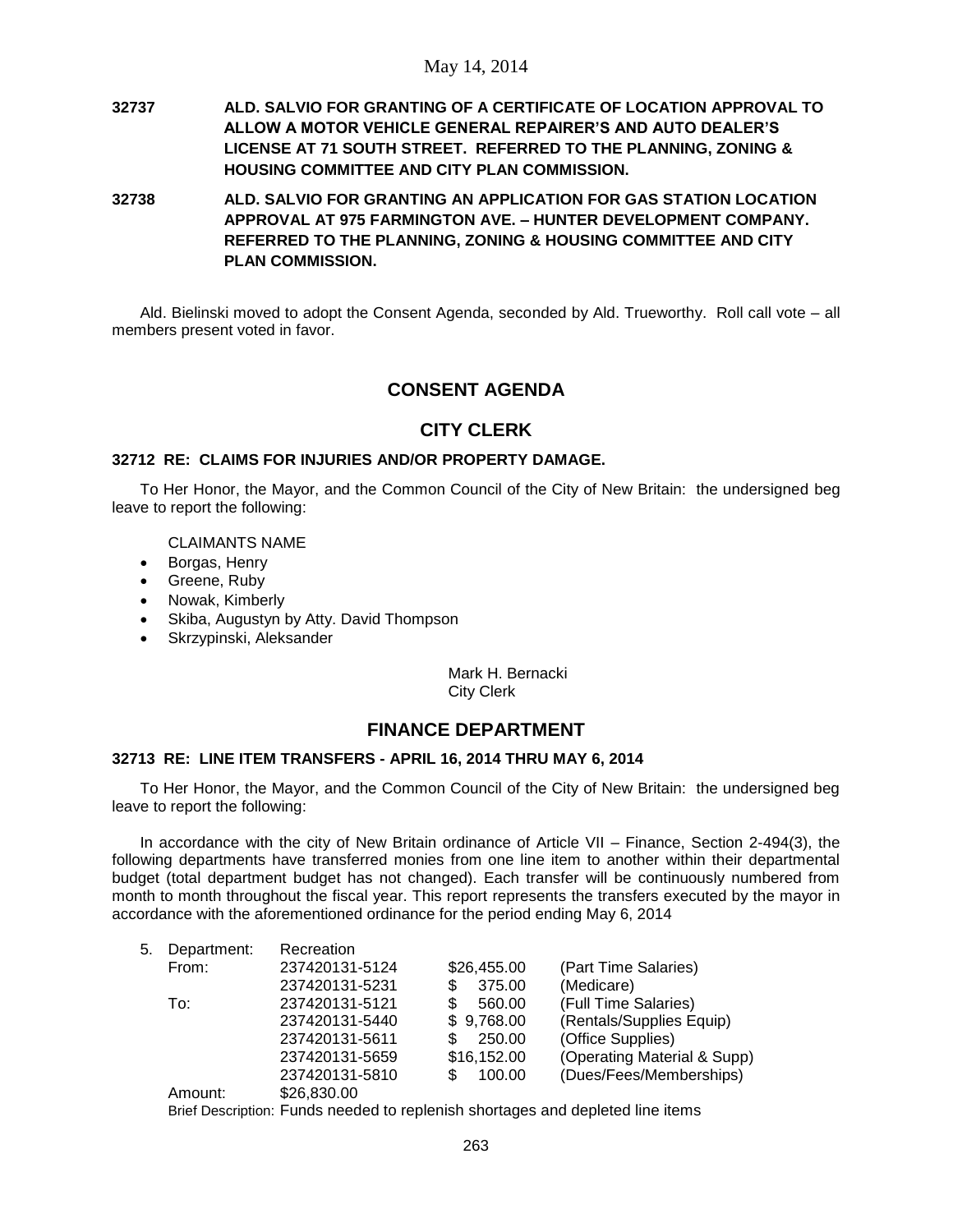| 6. | Department:                                                         | <b>Public Safety Telecommunications</b>                                |                                                                 |  |  |  |
|----|---------------------------------------------------------------------|------------------------------------------------------------------------|-----------------------------------------------------------------|--|--|--|
|    | From:                                                               | 001213001-5434                                                         | (Maintenance Contracts)                                         |  |  |  |
|    | To:                                                                 | 001213001-5436                                                         | (Equip., Maintenance & Repairs)                                 |  |  |  |
|    | Amount:                                                             | \$6,000.00                                                             |                                                                 |  |  |  |
|    | <b>Brief Description:</b>                                           |                                                                        | Costs associated with the implementation of Fire Captain System |  |  |  |
|    |                                                                     |                                                                        |                                                                 |  |  |  |
|    |                                                                     |                                                                        |                                                                 |  |  |  |
| 7. | Department:                                                         | <b>Public Safety Telecommunications</b>                                |                                                                 |  |  |  |
|    | From:                                                               | 001213001-5434                                                         | (Maintenance Contracts)                                         |  |  |  |
|    | To:                                                                 | 001213001-5622                                                         | (Electricity)                                                   |  |  |  |
|    | Amount:                                                             | \$4,000.00                                                             |                                                                 |  |  |  |
|    | <b>Brief Description:</b>                                           |                                                                        | Electrical service at Stanley Golf Course radio site            |  |  |  |
|    |                                                                     |                                                                        |                                                                 |  |  |  |
| 8. | Department:                                                         |                                                                        | Department of Property Management                               |  |  |  |
|    | From:                                                               | 001316009-5124                                                         | (Bank Street Garage-Part Time Salaries)                         |  |  |  |
|    | To:                                                                 | 001316009-5435                                                         | (Szczesny Garage-Bldg., Gr. Maint. & Repairs)                   |  |  |  |
|    | Amount:                                                             | \$2,500.00                                                             |                                                                 |  |  |  |
|    | <b>Brief Description:</b>                                           | Various repairs to elevators not covered under contract; repairs to    |                                                                 |  |  |  |
|    |                                                                     | parking equipment such as ticket spitters, gates, and fee computers    |                                                                 |  |  |  |
|    |                                                                     |                                                                        |                                                                 |  |  |  |
| 9. | Department:                                                         | Department of Property Management                                      |                                                                 |  |  |  |
|    | From:                                                               | 001316009-5124                                                         | (Bank Street Garage-Part Time Salaries)                         |  |  |  |
|    | To:                                                                 | 001316008-5435                                                         | (Blogoslawski Garage-Bldg., Gr. Maint. & Rep)                   |  |  |  |
|    | Amount:                                                             | \$2,500.00                                                             |                                                                 |  |  |  |
|    | <b>Brief Description:</b>                                           | Various repairs to elevators not covered under contract; repairs to    |                                                                 |  |  |  |
|    | parking equipment such as ticket spitters, gates, and fee computers |                                                                        |                                                                 |  |  |  |
|    | 10. Department:                                                     | Department of Property Management                                      |                                                                 |  |  |  |
|    | From:                                                               | 001316009-5124                                                         | (Bank Street Garage-Part Time Salaries)                         |  |  |  |
|    | To:                                                                 | 001316003-5435                                                         | (Police Dept-Bldg., Gr. Maint. & Repairs)                       |  |  |  |
|    | Amount:                                                             | \$5,000.00                                                             |                                                                 |  |  |  |
|    | <b>Brief Description:</b>                                           |                                                                        |                                                                 |  |  |  |
|    |                                                                     | Yearly preventative maintenance service agreement, plus materials, for |                                                                 |  |  |  |
|    | the two generators at the Police Department                         |                                                                        |                                                                 |  |  |  |
|    | Rebecca Salerni                                                     |                                                                        |                                                                 |  |  |  |
|    |                                                                     |                                                                        |                                                                 |  |  |  |

Acting Finance Director

### **32714 RE: FISCAL YEAR 2014 OPERATING RESULTS**

To Her Honor, the Mayor, and the Common Council of the City of New Britain: the undersigned beg leave to report the following:

Attached is an estimation of the FY14 operating results as of 5/1/2014.

*Attachment on file in Town Clerk's Office*

Rebecca Salerni Finance Department

# **PURCHASING DEPARTMENT**

# **32715 RE: PHASE 2 CLOSURE OF THE NEW BRITAIN LANDFILL - PUBLIC WORKS DEPARTMENT**

To Her Honor, the Mayor, and the Common Council of the City of New Britain: the undersigned beg leave to report the following: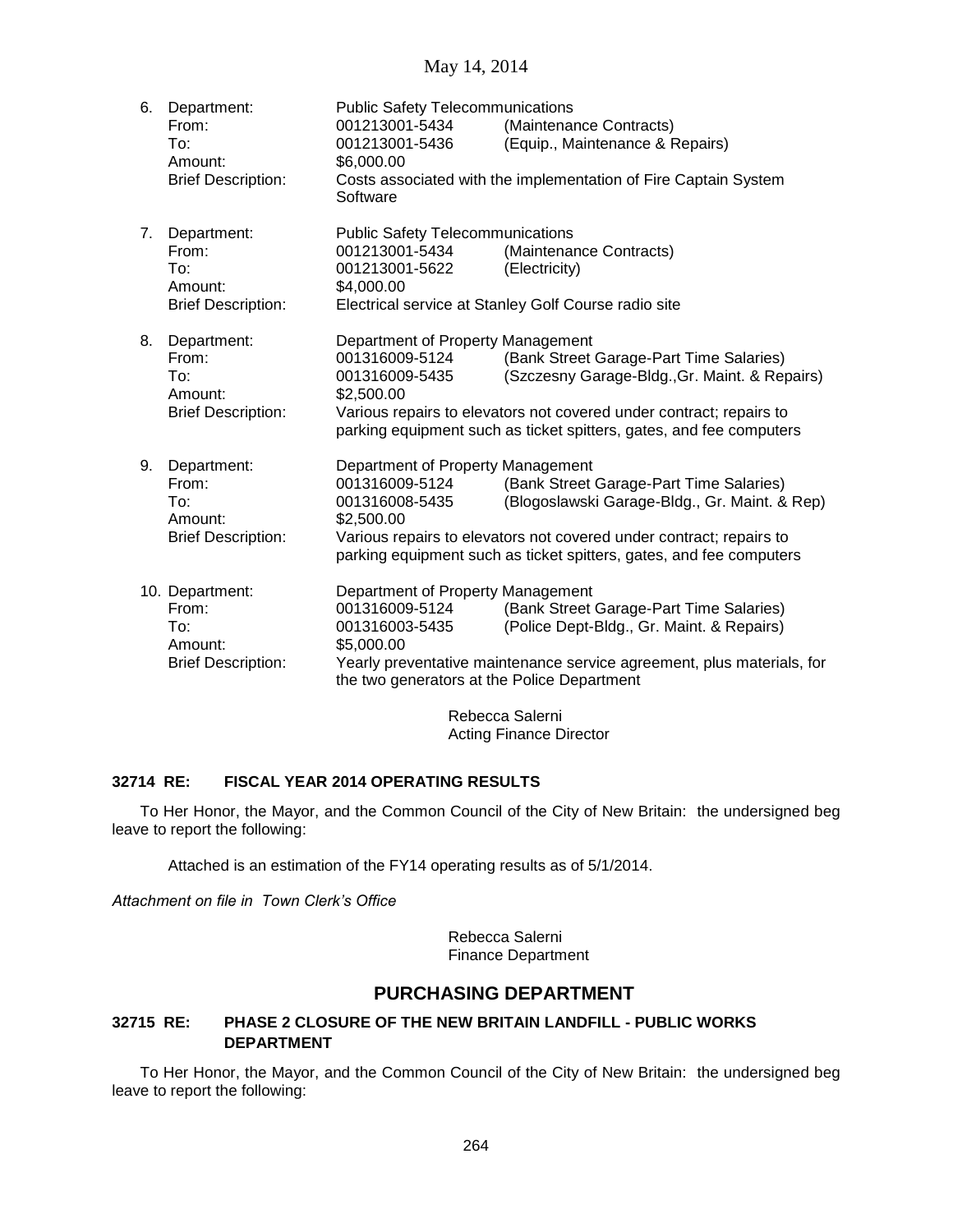Public Bid No. 3773 was solicited and received in accordance with the Purchasing Ordinances of the City of New Britain for the Phase 2 Closure of the New Britain Landfill for the Public Works Department. A grant for some of the funding for the Landfill Closer was received by the City from the State of Connecticut. Funding is available for the Phase 2 Closure of the New Britain Landfill in the Public Works Department account numbers 008-2749101-5453, Environmental Remediation Bond and 2131500114- 52081, New Britain Landfill Final Closer Project.

Invitations to bid were solicited and the bid was duly advertised in the New Britain Herald Newspaper, the City and State of Connecticut's Department of Administration Services websites and mailed to thirty (30) Construction Companies. The Purchasing Agent did not receive any letters from the Construction Companies on the mailing list indicating they could not respond to the bid request. The responses received are on file in the Town Clerk's Office.

The bids were reviewed for conformance to specifications by the Public Works Department, Engineering Division, the City's On-call Engineering Company associated with this project and the Purchasing Agent. Therefore the Director of Public Works is recommending that the bid be awarded to Schultz Corporation of Terryville, CT who submitted the lowest responsible bid and met all of the bid specifications for the base bid and for the alternate items, Perimeter Access Road Construction and Mowing of Phase 1 Surfaces.

RESOLVED: That the Purchasing Agent is hereby authorized to issue a purchase order for \$1,434,158.60 and enter into a contract with Schultz Corporation of Terryville, CT for the base bid and alternate items, Perimeter Access Road Construction and Mowing of Phase 1 Surfaces, for the Phase 2 Closure of the New Britain Landfill for the Public Works Department per the terms and specifications of Public Bid No. 3773.

> Jack Pieper Purchasing Agent

#### **32716 RE: CHEMICALS AND GASES FOR THE PUBLIC WORKS DEPARTMENT**

To Her Honor, the Mayor, and the Common Council of the City of New Britain: the undersigned beg leave to report the following:

Public Bid No. 3779 was solicited and received in accordance with the Purchasing Ordinances of the City of New Britain for Chemicals and Gases for the Public Works Department, Utilities Division that will be utilized at the Water Filtration Plant. Funds are available for this purchase within the Public Works Department, Utilities Division's account number 9303500103-5616, Water Treatment Expenses, Chemicals.

Invitations to bid were solicited and the bid was duly advertised in the New Britain Herald Newspaper, the City and State of Connecticut's Department of Administration Services websites and mailed to forty (40) Chemical and Gas Companies. The Purchasing Agent did not receive any letters from the Chemical and Gas Companies on the mailing list indicating they could not provide a response to the bid request. Responses received are on file in the Town Clerk's Office.

The bids were reviewed for conformance to specifications by the Public Works Department, Utilities Division's Administration and the Purchasing Agent. H. Krevit & Company which is a Connecticut based company has submitted a bid for Hydro Fluosilicic Acid Liquid Bulk that met all bid specifications and was within 5% of the lowest bid submitted by a company located out of the state. Per City Ordinance Section 2-578 item 10, H. Krevit & Company agreed to lower their bid to match the price of \$3.0390 per gallon submitted by the lowest bidder for the Hydro Fluosilicic Acid Liquid Bulk. Therefore the Deputy Director of the Public Works Department, Utilities Division, is recommending the bid be awarded to the following chemical companies, Borden & Remington of Fall River, MA, Slack Chemical Company of Carthagem, NY, Air Gas of Hartford, CT, Holland Company of Adams MA, Careuse line, Inc. of Pittsburg, PA, Monson Companies, Inc. of South Portland, ME, Coyne Chemical of Croydon, PA, and Praxair of Burr Ridge, IL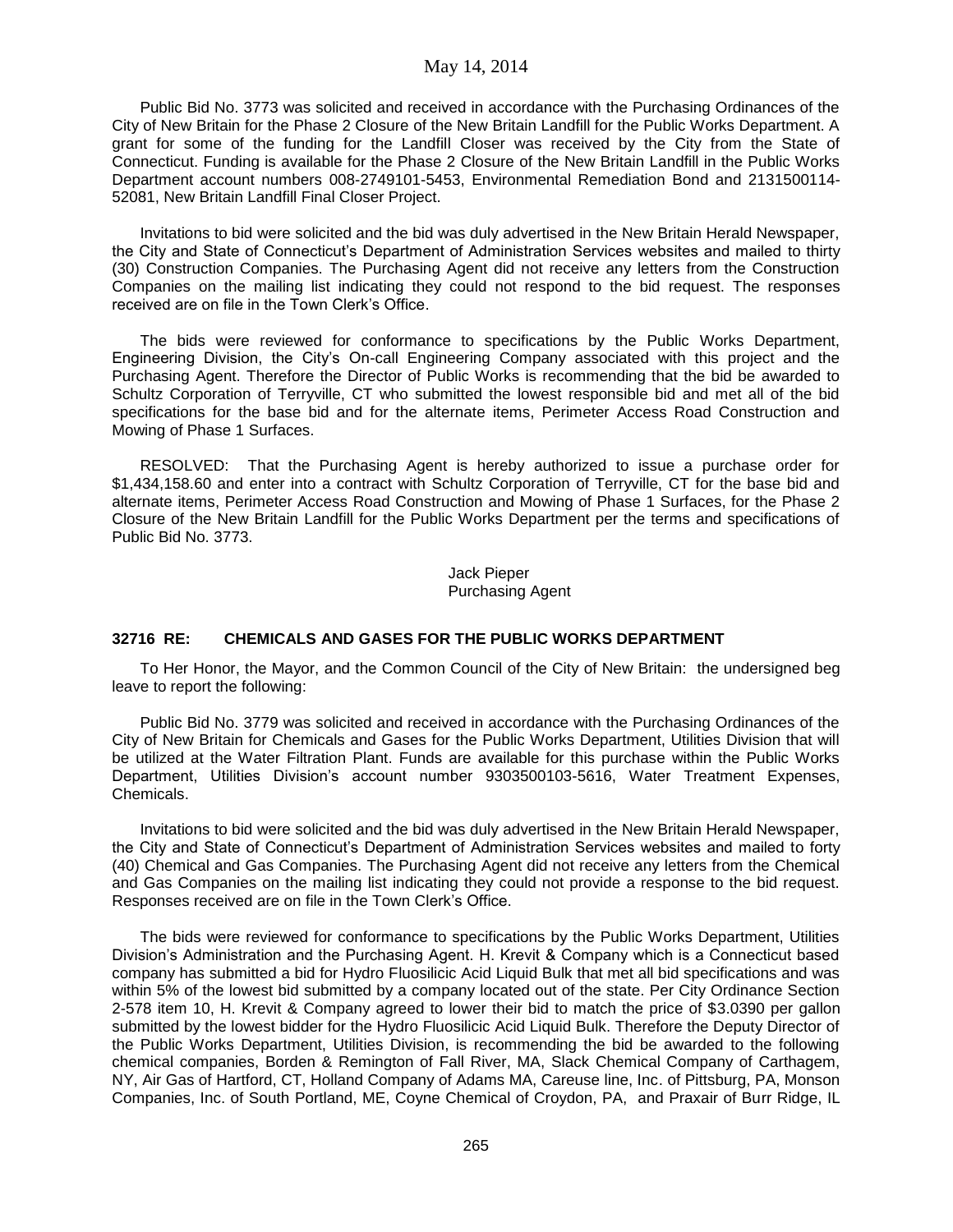who submitted the lowest bid price for the Chemicals and Gas which is highlighted on the attachment and H. Krevit & Company who agreed to lower their price for Hydro Fluosilicic Acid Liquid Bulk to match the price of an out of state company per City Ordinance. The bid results have also been presented to the Water Commission at their May 13, 2014 meeting. At this meeting they approved the Deputy Director of the Public Works Department, Utilities Division, recommendation to purchase the Chemicals and Gases from the indicated companies.

RESOLVED: That the Purchasing Agent be and is hereby authorized to issue standing purchase orders to Borden & Remington of Fall River, MA, Slack Chemical Company of Carthagem, NY, Air Gas of Hartford, CT, Holland Company of Adams MA, Careuse line, Inc. of Pittsburg, PA, Monson Companies, Inc. of South Portland, ME, Coyne Chemical of Croydon, PA, Praxair of Burr Ridge, IL and H. Krevit & Company whose prices are highlighted on the attachment to provide for the Utilities Division's annual Chemical and Gas requirements, per the terms and specifications of Public Bid No. 3779.

> Jack Pieper Purchasing Agent

#### **32717 RE: SUMMER BUS TRANSPORTATION - PARKS AND RECREATION DEPT.**

To Her Honor, the Mayor, and the Common Council of the City of New Britain: the undersigned beg leave to report the following:

Public Bid No. 3786 was solicited and received in accordance with the Purchasing Ordinances of the City of New Britain for 2014 Summer Bus Transportation for the Public Works Department, Parks and Recreation Division. Funding will be available for this purchase in the Public Works Department, Parks and Recreation Division's Account Numbers 001420001-5440, Recreational Programs, Rental Supplies and Equipment and 001420001-5835, Recreational Programs, Programs.

Invitations to bid were solicited and the bid was duly advertised in the New Britain Herald Newspaper, the City and State of Connecticut's Department of Administration Services websites and mailed to nine (9) Bus Transportation Companies. The Purchasing Agent did not receive any letters from the Bus Transportation Companies on the mailing list who indicated that they could not provide a response to the bid request. The responses received are on file in the Town Clerk's Office.

The bid was reviewed for conformance to specifications by the Public Works Department, Parks and Recreation Division's Administration and the Purchasing Agent. Dattco Inc., a New Britain based company, was within 10% of the lowest bidder's price who was not a New Britain based company for the daily rate per bus. Dattco, Inc. was awarded the bid last year and provided the Summer Bus Transportation to the Parks and Recreation Division. Per City Ordinance Section 2-578 item 10, Dattco, Inc. agreed to lower their bid to match the prices submitted by the lowest bidder. Therefore the Deputy Director of the Public Works Department is recommending that the bid be awarded again to Dattco, Inc. of New Britain CT for providing Summer Bus Transportation to the Park and Recreation Division.

RESOLVED: That the Purchasing Agent is hereby authorized to enter into a contract and issue a Purchase Order to Dattco, Inc. of New Britain, CT for the 2014 Summer Bus Transportation for the Public Works Department, Parks and Recreation Division at a daily rate of \$182.00 per bus and at a rate of \$50.00 per hour for any additional buses needed, per the terms and specifications of Public Bid No. 3786.

> Jack Pieper Purchasing Agent

#### **32718 RE: CRACK SEALING OF BITUMINOUS PAVEMENT OF VARIOUS CITY STREETS - PUBLIC WORKS DEPT.**

To Her Honor, the Mayor, and the Common Council of the City of New Britain: the undersigned beg leave to report the following: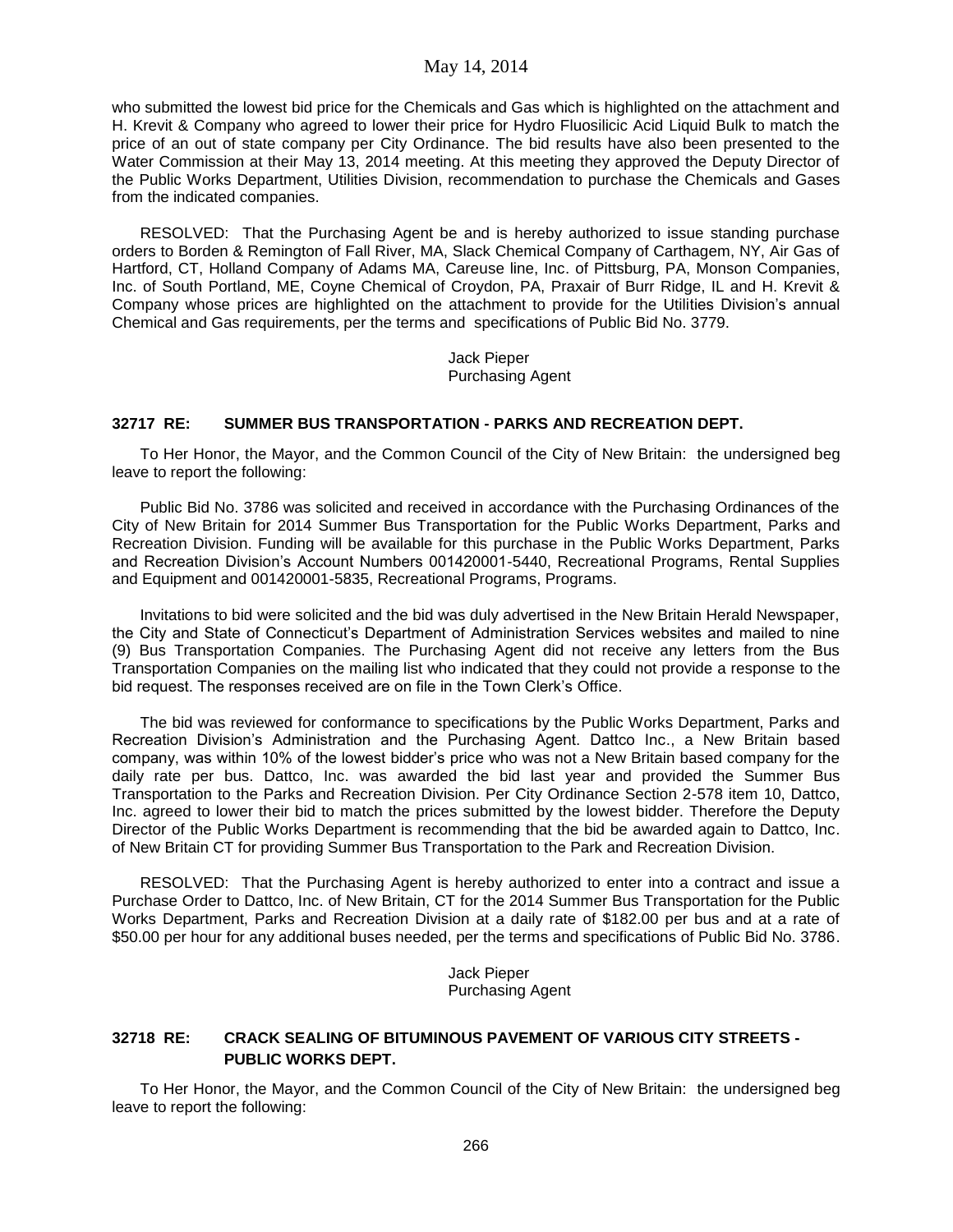Public Bid No. 3787 was solicited and received in accordance with the Purchasing Ordinances of the City of New Britain for the Crack Sealing of Bituminous Pavement of Various City Streets for the Public Works Department. Funding is available for this purchase within the Public Works Department's account number 0082950302-5454, Capital Projects, Street Infrastructure Rehabilitation, Construction Contracts.

Invitations to bid were solicited and the bid was duly advertised in the New Britain Herald Newspaper, the City and State of Connecticut's Department of Administration Services websites and mailed to nineteen (19) Pavement Sealing Companies. The Purchasing Agent did not receive any letters from the Pavement Sealing Companies on the mailing list indicating they could not provide a response to the bid request. The responses received are on file in the Town Clerk's Office.

The bids were reviewed for conformance to specifications by the Public Works Administration and the Purchasing Agent. Connecticut Sealcoating LLC, who is a Connecticut, based company, who submitted a bid that was within 5% of the lowest bidder's price who is located outside of the State of Connecticut. Because of this, Connecticut Sealcoating LLC had the right to lower their price per City Ordinance Section 2-578, Item 10 and the bid specifications. The Purchasing Agent talked to Connecticut Sealcoating LLC and has received documentation from them. They indicated that they would lower their price to match that of the lowest bid submitted by the out of state bidder. Therefore the Public Works Director is recommending that the bid be awarded to Connecticut Sealcoating LLC who met all of the bid specifications for the Crack Sealing of Bituminous Pavement of Various City Streets.

RESOLVED: That the Purchasing Agent is hereby authorized to issue a purchase order for \$69,903.00 and enter into a contract and with Connecticut Sealcoating LLC of Bethlehem, CT for the Crack Sealing of Bituminous Pavement of Various City Streets for the Public Works Department per the terms and specifications of Public Bid No. 3787

> Jack Pieper Purchasing Agent

### **32721 RE: ON-CALL ENGINEERING SERVICES LANDFILL AND RECYCLING CENTER COMPLIANCE MONITORING DURING 2014**

To Her Honor, the Mayor, and the Common Council of the City of New Britain: the undersigned beg leave to report the following:

The following on-call engineering project has been requisitioned following the award by the Common Council for on-call engineering contracts, Bid #3620, approved at its Regular Meeting of October 26, 2011

|             | Project Name: Landfill and Recycling Center Compliance Monitoring during 2014 |
|-------------|-------------------------------------------------------------------------------|
| Vendor:     | CMG Environmental, Inc.                                                       |
| Amount:     | \$42,830,00                                                                   |
| Line Items: | 001315004-5331 Sanitation, Professional Services                              |
|             | Requested By: Public Works Department, Engineering Division                   |

Scope: The City of New Britain, under DEEP consent order WSWDS08014, is required to conduct quarterly ground water and other related monitoring at the New Britain Landfill on Deming Road in Berlin and at the New Britain Residential Recycling Center on Christian Lane in Berlin. Failure to comply with these requirements may subject the City to fines imposed by DEEP. Other towns have been fined \$8,000 for failing to perform similar testing. Sampling for the first quarter of 2014 was due by April 1st and the second quarter is due by July 1st. CMG Environmental, Inc. has provided a scope of work to conduct this quarterly monitoring at the Landfill as well as the other required monitoring at the City's Recycling Center. Quarterly, semi-annual and annual summary reports of the testing and monitoring results will be created. These reports will include water quality, ground water elevations and flow maps. The reports will include items such as tabulated analytical data and exceedances of National Primary Drinking Water Standards and the Connecticut Department of Health Services Standards. The evaluation will be submitted to the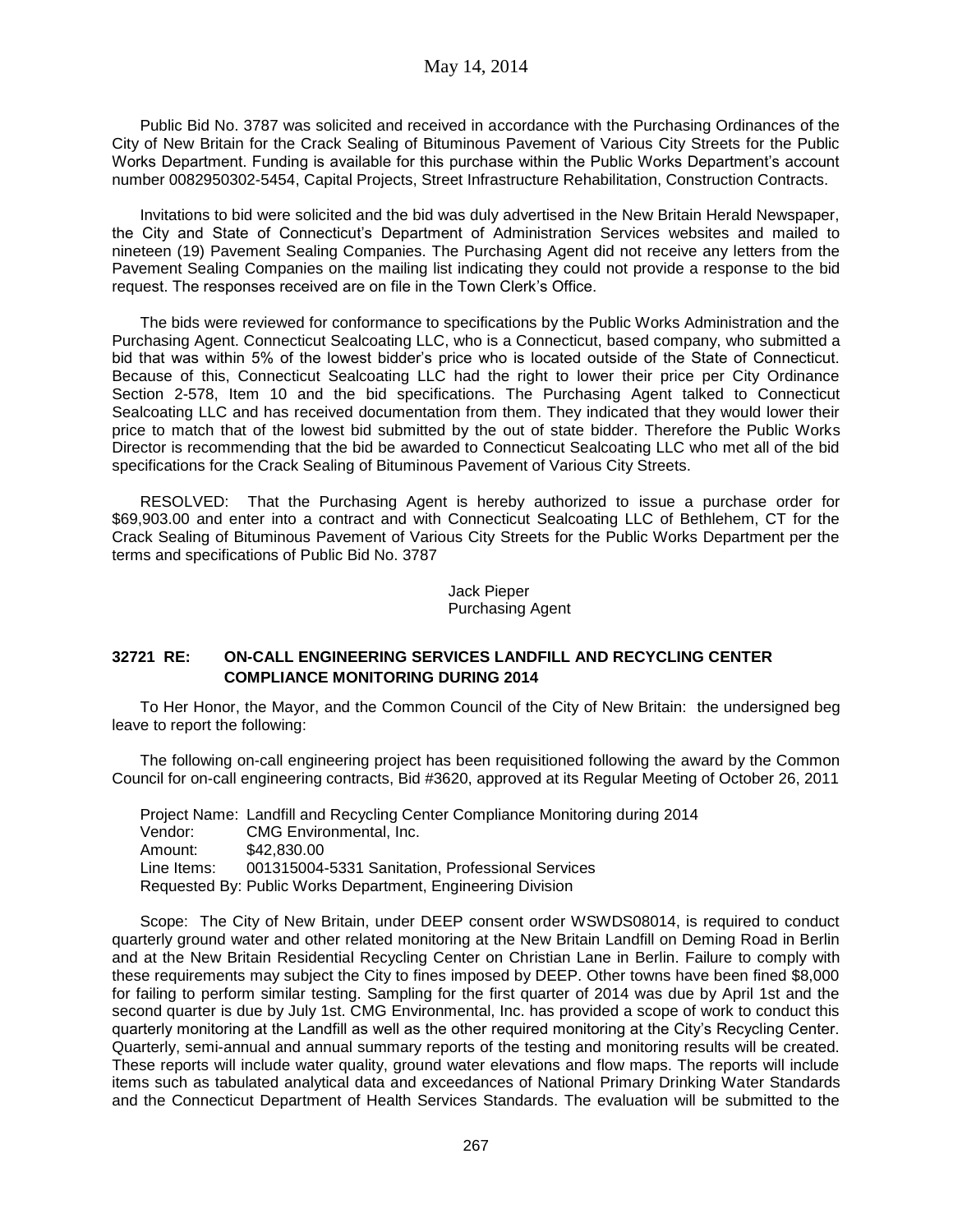Public Works Department for review and approval before being sent to the Connecticut DEEP. CMG Environmental, Inc. will also meet with the Public Works Department to discuss the results of their tests.

RESOLVED: That the Purchasing Agent be and is hereby authorized to issue a Purchase Order for \$42,830.00 to CMG Environmental, Inc. of New Britain, CT for Landfill and Recycling Center Compliance Monitoring during 2014.

#### Jack Pieper Purchasing Agent

### **32722 RE: COOPERATIVE PURCHASING - BITUMINOUS ASPHALT - PUBLIC WORKS DEPARTMENT**

To Her Honor, the Mayor, and the Common Council of the City of New Britain: the undersigned beg leave to report the following:

In accordance with City Code of Ordinances, Chapter 2, Article VIII, Division 1, Section 2-538 (a), a purchase order was requested by the Public Works Department, for the following under the State of Connecticut's Cooperative Purchasing Plan:

| Supplier                | Description        | Quantity | Unit Price | <b>Total Price</b> |
|-------------------------|--------------------|----------|------------|--------------------|
| Tilcon Connecticut Inc. | Bituminous Asphalt | 394 Tons | \$76.16    | \$30,007.04        |
| New Britain, CT.        |                    |          |            |                    |

The Public Works Department requested a purchase order for the purchase of Bituminous Asphalt utilizing the State of Connecticut's Contract Award #13PSX0288. The Public Works Department needs to make repairs to City Streets. The Bituminous Asphalt is needed to fill in pot holes, conduct minor repairs to the streets that the snow and ice caused damage to during the past winter season and repave areas that utility trench repairs are going to be conducted or the replacement of storm drains. The work needs to be completed soon to ensure the safety of the public who are driving on the streets. Funding is available for this purchase from the Public Works Department's Account Numbers 0082950302-5659, Infrastructure Bond, and Operating Materials and 001315005-5659, Street, Highways, Operating Material and Supplies.

RESOLVED: That the Purchasing Agent is hereby authorized to issue a purchase order for \$30,007.04 to Tilcon Connecticut Inc. of New Britain, CT. for the purchase of 394 tons of Bituminous Asphalt for the Public Works Department, utilizing the State of Connecticut's Cooperative Purchasing Plan, Contract Award #13PSX0288.

> Jack Pieper Purchasing Agent

#### **HEALTH DEPARTMENT**

#### **32723 RE: HEALTH DEPARTMENT ANNUAL REPORT FOR 2013-2014**

To Her Honor, the Mayor, and the Common Council of the City of New Britain: the undersigned beg leave to report the following:

Code of Ordinances, Sec 12-27, requires the Board of Health annually submit a formal report to the Common Council of the City of New Britain.

Resolved: that the Board of Health Annual Report for 2013 – 2014 has been submitted to Mayor Erin E. Stewart and the Common Council of the City of New Britain.

> Sergio Lupo Director of Health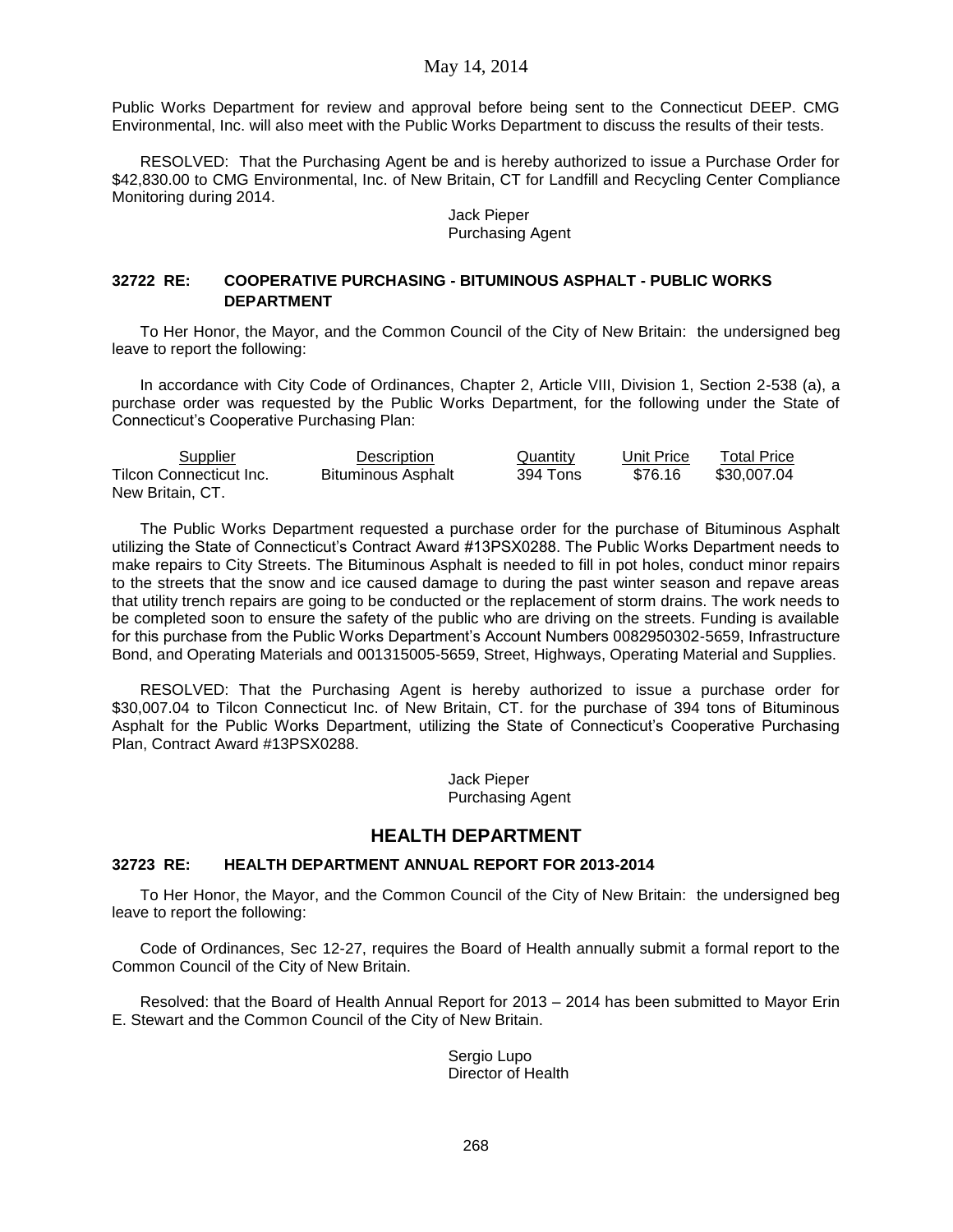# **HUMAN RIGHTS AND OPPORTUNITIES DEPARTMENT**

### **32724 RE: ANNUAL REPORT FOR FISCAL YEAR 2013-2014**

To Her Honor, the Mayor, and the Common Council of the City of New Britain: the undersigned beg leave to report the following:

Code of Ordinances, Sec 2-196 (1), requires the submission of annual reports from the Commission on Human Rights and Opportunities.

Resolved: that the Commission on Human Rights and Opportunities Annual Report for Fiscal Year 2013 – 2014 has been submitted to Mayor Erin E. Stewart and the Common Council of the City of New Britain.

> Elba Mercado Human Rights and Opportunities

# **WATER DEPARTMENT**

### **32726 RE: ANNUAL REPORT FOR FISCAL YEAR ENDING JUNE 30, 2013**

To Her Honor, the Mayor, and the Common Council of the City of New Britain: the undersigned beg leave to report the following:

Code of Ordinances, Sec 23-132, requires the submission of annual reports from the Board of Water Commission.

Resolved: that the Board of Water Commission Annual Report for Fiscal Year ending June 30, 2013 has been submitted to Mayor Erin E. Stewart and the Common Council of the City of New Britain.

> Gil Bligh Deputy Director of Public Works Water/Sewer Division

# **CLAIMS COMMITTEE**

### **32727 RE: SETTLEMENT OF CLAIMS - WANDA RADZEWICZ**

To Her Honor, the Mayor, and the Common Council of the City of New Britain: the undersigned beg leave to report the following:

The Committee on Administration, Finance and Law and the Standing Claims Subcommittee of the Committee on Administration, Finance and Law at a regular meeting held on Wednesday evening, May 7, 2014, at 6:30 pm, having held public hearings and made investigations of said claims, respectfully beg leave to recommend the following:

RESOLVED; that the sum of \$307.51 be paid to Wanda Radzewicz of 25 Cranston Terrace, New Britain, Conn., in full settlement of her claim of property damage sustained as a result of hitting a hole on January 12, 2014.

> Alderman Carlo Carlozzi, Jr. Chair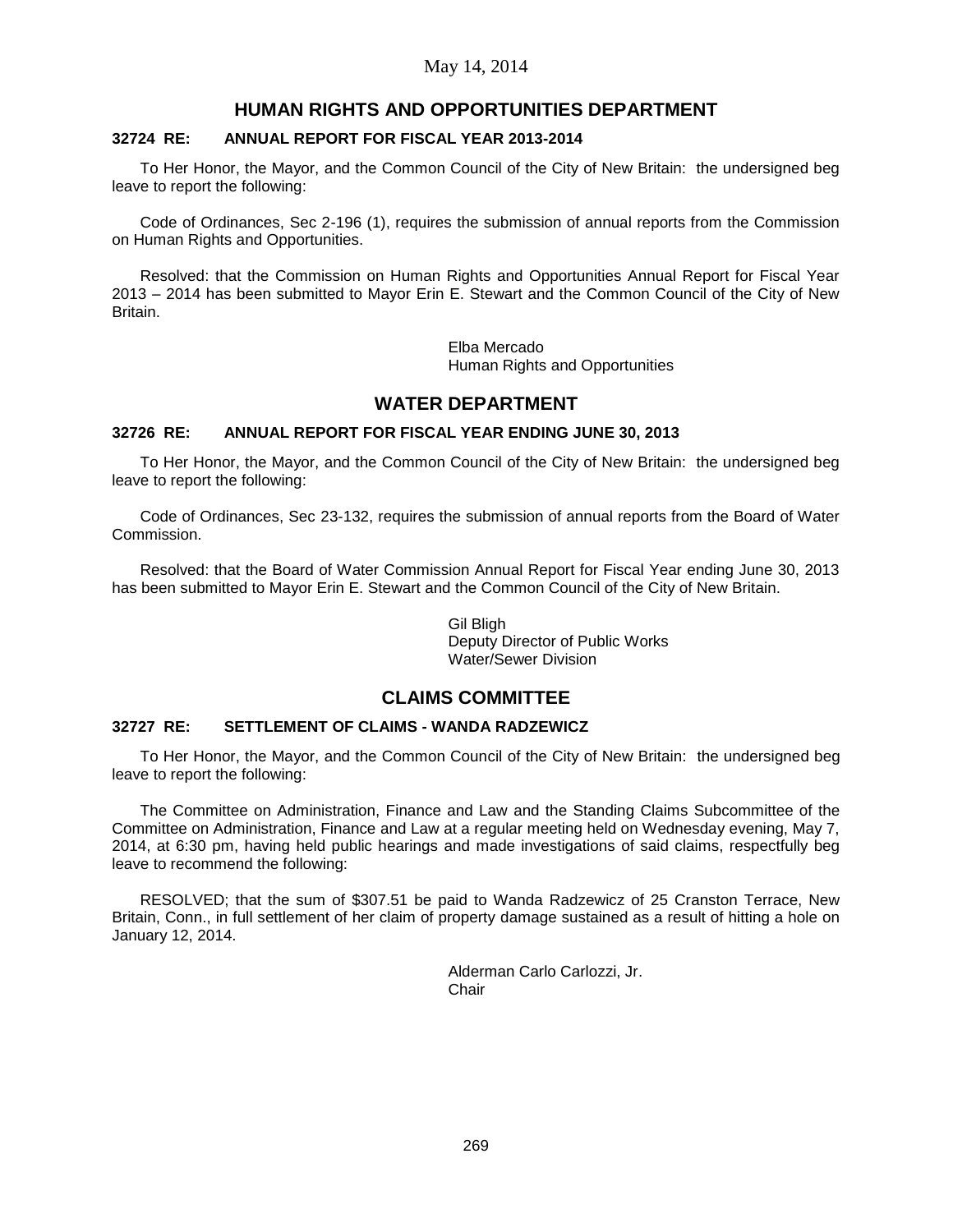# **REPORTS OF LEGISLATIVE COMMITTEES, BOARDS, COMMISSIONS AND DEPARTMENTS**

# **PURCHASING DEPARTMENT**

### **32719 RE: HEATING AND AIR CONDITIONING MAINTENANCE AND REPAIRS AT THE SENIOR CENTER**

To Her Honor, the Mayor, and the Common Council of the City of New Britain: the undersigned beg leave to report the following:

Public Bid No. 3788 was solicited and received in accordance with the Purchasing Ordinances of the City of New Britain for Heating and Air Conditioning Maintenance and Repairs at the Senior Center. Funding is available for this purchase within the Senior Center's account number 001523002-5435, Building, General Maintenance and Repairs.

Invitations to bid were solicited and the bid was duly advertised in the New Britain Herald Newspaper, the City and State of Connecticut's Department of Administration Services websites and mailed to thirtyfour (34) Heating and Air Conditioning Maintenance and Repair Companies. The Purchasing Agent did not receive any letters from the Heating and Air Conditioning Maintenance and Repair Companies on the mailing list who indicated they could not respond to the bid request. The responses received are on file in the Town Clerk's Office.

The bids were reviewed for conformance to specifications by the Senior Center Director and the Purchasing Agent. Therefore the Director of the Senior Center is recommended that the bid be awarded for three (3) years for Option A that includes full maintenance, repairs, emergency repairs, travel costs and parts to Modern Mechanical Services, Inc. of Farmington, CT who was the lowest bidder and met all of the bid specifications.

RESOLVED: That the Purchasing Agent is hereby authorized to enter into a contract with and issue a Purchase Order to Modern Mechanical Services, Inc. of Farmington, CT to provide Heating and Air Conditioning Maintenance and Repairs at the Senior Center from July 1, 2014 to June 30, 2017 at a price of \$ 11,952.00 per year to include full maintenance, repairs, emergency repairs, travel costs and parts per the terms and conditions of Public Bid No. 3788.

> Jack Pieper Purchasing Agent

Ald. Carlozzi moved to accept, seconded by Ald. Collins. So voted. Ald. Carlozzi moved to adopt, seconded by Ald. Trueworthy. So voted. Ald. Trueworthy moved to reconsider, seconded by Ald. Bielinski. Roll call vote – 10 in favor, 3 opposed. IN FAVOR: Ald. Trueworthy, Magnuszewski, Black, Collins, Platosz, Sanchez, DeFronzo, Pabon, Giantonio and Bielinski. Opposed: Ald. Carlozzi, Salvio and Naples. Ald. Trueworthy moved to accept, seconded by Ald. Bielinski. Ald. Trueworthy moved to table, Seconded by Ald. Bielinski. So voted. TABLED.

### **32720 RE: ON-CALL ENGINEERING SERVICES SHUTTLE MEADOW RESERVOIR LEAKAGE INVESTIGATION**

To Her Honor, the Mayor, and the Common Council of the City of New Britain: the undersigned beg leave to report the following:

The following on-call engineering project has been requisitioned following the award by the Common Council for on-call engineering contracts, Bid #3620, approved at its Regular Meeting of October 26, 2011

Project Name: Shuttle Meadow Reservoir Canal Leakage Investigation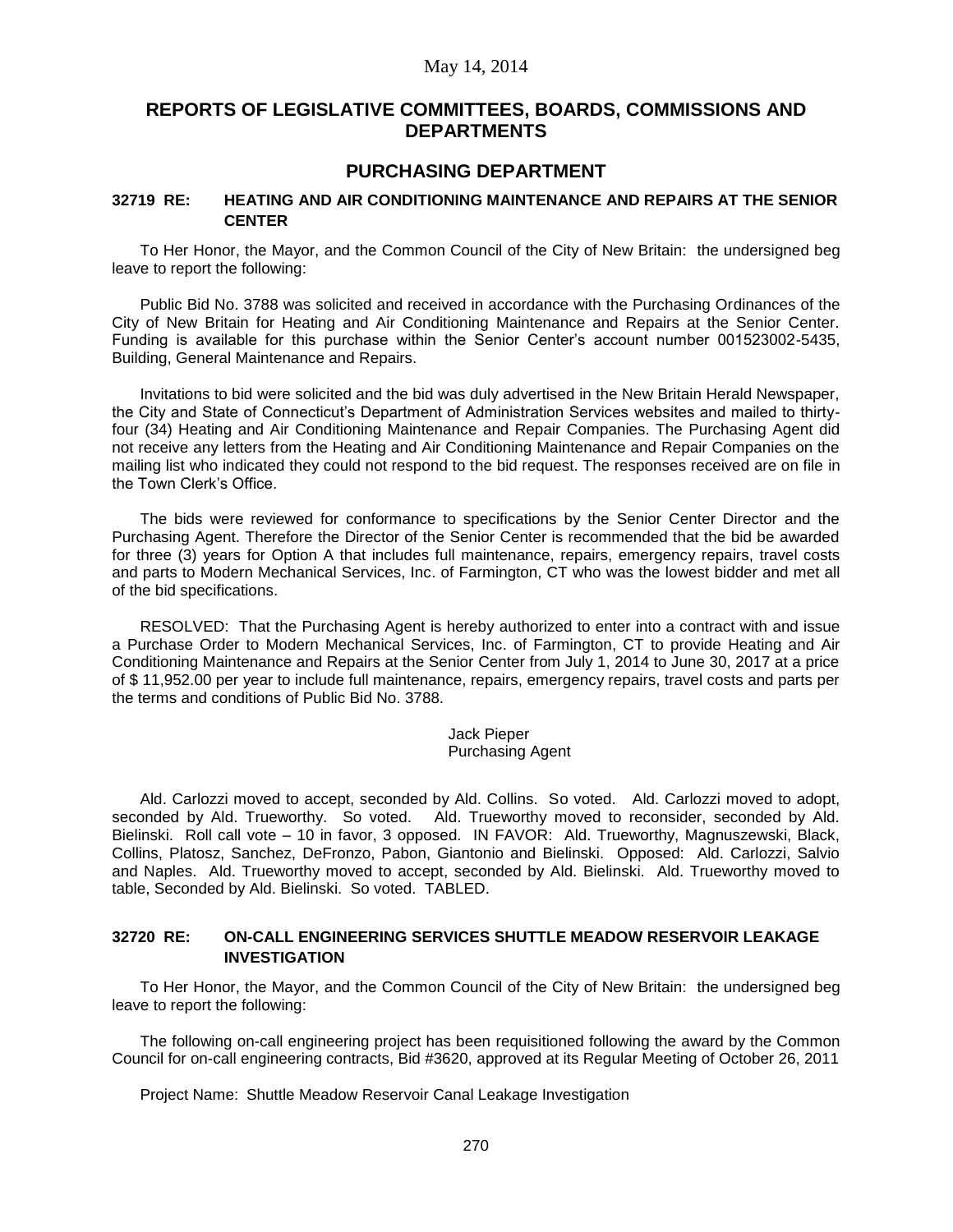Vendor: Comprehensive Environmental, Inc. Amount: \$49,700.00 Line Items: 9303501100-5331 Water Capital Improvements, Professional Services Requested By: Public Works Department, Utilities Division

Scope: Comprehensive Environmental, Inc. will conduct a site visit of the Shuttle Meadow Reservoir Canal. The site visit will determine if water existing in the rear yards of residential properties along the reservoir canal is from the canal leaking through the embankment or if it is naturally occurring from groundwater flowing into the area. Comprehensive Environmental, Inc. will conduct a boring program in the area to create three (3) observation wells. The wells will help to provide data of the bedrock surface to indicate where the water is going from. They will then conduct dye and water quality testing of the water in the wells to determine the source of the water. Comprehensive Environmental, Inc. will also conduct interviews with homeowners who live along the canal and to inspect their homes if they have any wet basement issues. Comprehensive Environmental, Inc. then will assemble all the data from the drilling and geophysical activities and prepare a summary report. They will meet with the Utilities Division to discuss the results of their tests and give the summary report to them. The report will indicate their recommendations to stop the leakage issues if it is coming from the reservoir canal and the estimated cost to make the needed repairs or improvements.

RESOLVED: That the Purchasing Agent be and is hereby authorized to issue a Purchase Order for \$49,700.00 to Comprehensive Environmental, Inc. of New Britain, CT for the Shuttle Meadow Reservoir Canal Leakage Investigation.

> Jack Pieper Purchasing Agent

Ald. Bielinski moved to accept and adopt, seconded by Ald. Collins. So voted. Approved May 19, 2014 by Mayor Erin E. Stewart.

# **DEPARTMENT OF PUBLIC WORKS**

#### **32725 RE: SEWER USER FEES 2014-2015**

To Her Honor, the Mayor, and the Common Council of the City of New Britain: the undersigned beg leave to report the following:

On May 5, 2014 the Board of Public Works, acting as the Water Pollution Control Authority, held a required Public Hearing on the 2014-2015 Sewer User Fee rates.

At its meeting immediately following the Public Hearing, the Board of Public Works approved the sewer user rate of \$3.40/ccf. This is an increase of \$.56 from fiscal year 2013-2014 rate of \$2.84/ccf.

#### Mark E. Moriarty, Director Public Works

Ald. Carlozzi moved to accept, seconded by Ald. Collins. So voted. Ald. Nales moved to adopt, seconded by Ald. Bielinski. Ald. Carlozzi moved to refer back to the Dept. of Public Works, seconded by Ald. Trueworthy. Motion failed by show of hands – 6 in favor, 7 opposed. Motion to adopt carried with Ald. Bielinski, Carlozzi, Trueworthy and Platosz opposed. Approved May 19, 2014 by Mayor Erin E. Stewart.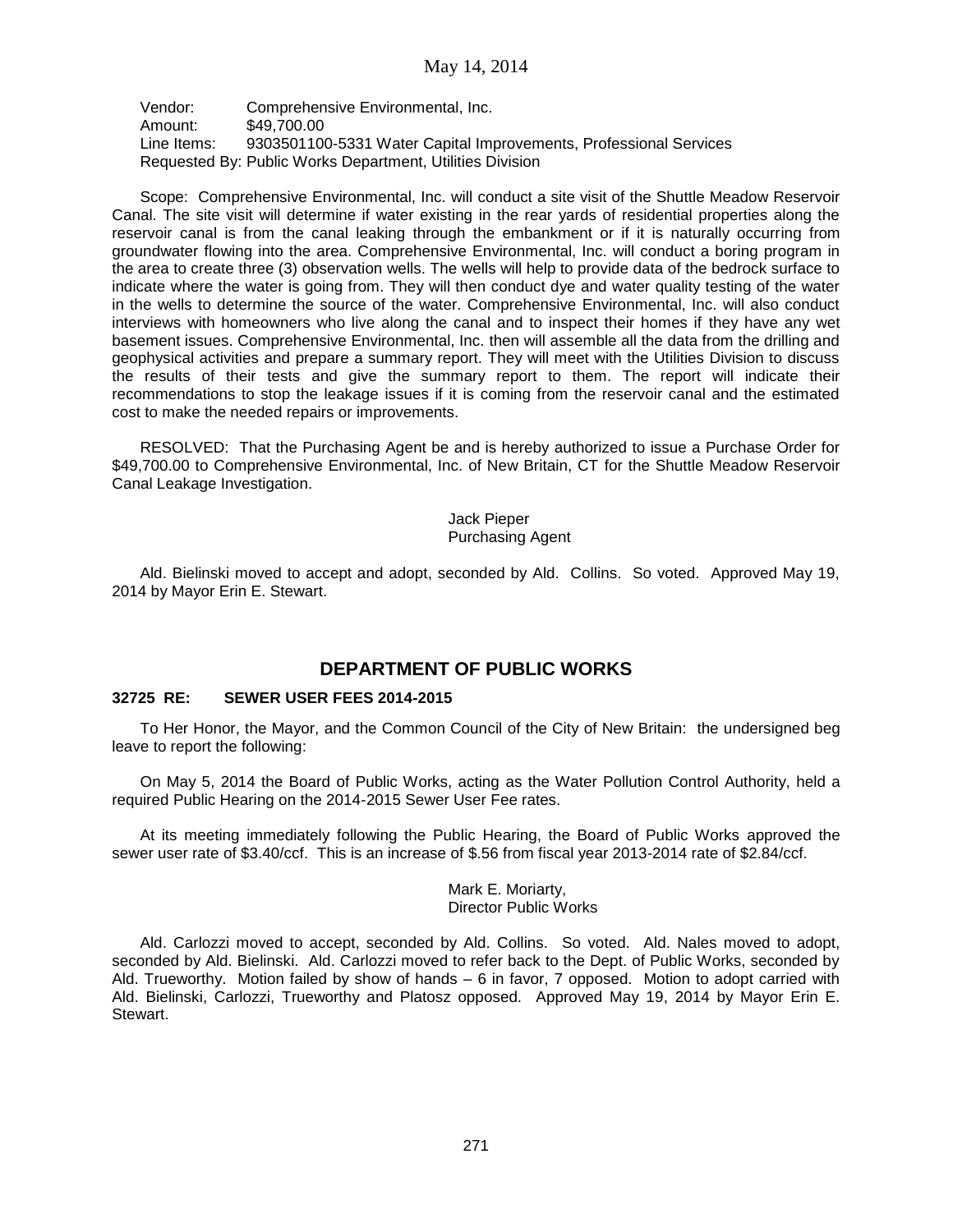# **NEW BUSINESS**

# **RESOLUTIONS**

### **32728 RE: LOCIP BUDGET TRANSFERS FY 2011 AND FY 2012**

To Her Honor, the Mayor, and the Common Council of the City of New Britain: the undersigned beg leave to recommend the adoption of the following:

Resolution Purpose: To close or reduce several LOCIP appropriations of previous year's projects in order to transfer the funds to the newly created 2014 New Britain Landfill Final Closure Project, Bid No. 3773.

Whereas, The City of New Britain, under DEEP Consent Order WSWDS08014, is required to install the final cover system on the entire disposal area of the New Britain Bulky Waste Landfill located at 142 Deming Road, Berlin, CT by December 15, 2014, and

Whereas, The City of New Britain has been awarded a \$1.0M Grant by the Department of Energy and Environmental Protection and has \$400K in the Environmental Bond to provide funding for the closure of the New Britain Landfill, and

Whereas, The Landfill Final Closure Project bid came in slightly higher than expected at \$1,434,159 and an additional \$34,159 is required to cover the cost of the Landfill Closure Project, and

Whereas, Several Public Works LOCIP projects have balances that can be closed out or transferred to cover the balance of the Landfill Closure Project,

Therefore, be it RESOLVED, that the Finance Department, in conjunction with the State of Connecticut, perform the following LOCIP transfers and open a new LOCIP account for the New Britain Landfill Final Closure Project.

| From:            |                                    |               |            |               |
|------------------|------------------------------------|---------------|------------|---------------|
| Account          | Description                        | Current       | Increase / | Revised       |
|                  |                                    | <b>Budget</b> | (Decrease) | <b>Budget</b> |
| 2131500111-52041 | FY 11 Sidewalk Improvements        | \$190,681     | (\$1,672)  | \$189,009     |
| 2131500112-52041 | FY 12 Sidewalk Improvements        | \$200,000     | (\$9,868)  | \$190,132     |
| 2131500112-52070 | FY 12 Streetscape Imp Downtown     | \$239,082     | (\$22,619) | \$216,463     |
|                  | Phase 1 Part 2                     |               |            |               |
|                  |                                    | Total         | (\$34,159) |               |
| To:              |                                    |               |            |               |
| Account          | Description                        | Current       | Increase / | Revised       |
|                  |                                    | <b>Budget</b> | (Decrease) | <b>Budget</b> |
| 2131500114-52081 | New Britain Landfill Final Closure | \$<br>0       | \$34,159   | \$34,159      |
|                  | Project                            |               |            |               |
|                  |                                    |               |            |               |

Alderman Michael Trueworthy Alderman Carlo Carlozzi, Jr. Alderwoman Eva Magnuszewski Alderman Don Naples Alderman Emmanuel Sanchez

Ald. Trueworthy moved to accept and adopt, seconded by Ald. Bielinski. Roll call vote – all members present voted in favor. Approved May 19, 2014 by Mayor Erin E. Stewart.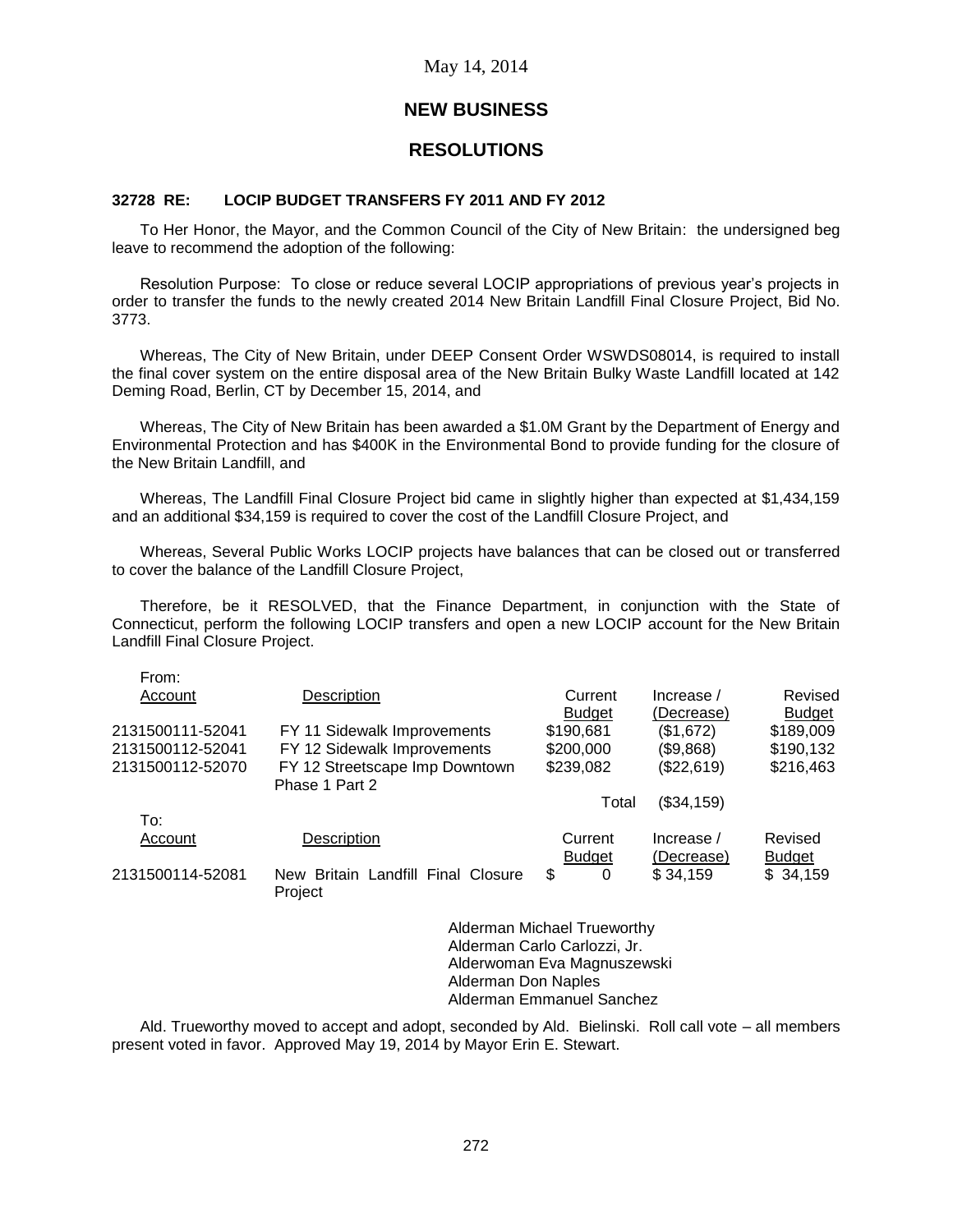### **32729 RE: THE SALE OF 66 BARNES STREET TO VITO PREVITI AND TAMMI ANTOLINI-PREVITT FOR NOT LESS THAN \$16,000.00**

To Her Honor, the Mayor, and the Common Council of the City of New Britain: the undersigned beg leave to recommend the adoption of the following:

Resolution Summary: PURPOSE. To convey a City of New Britain-owned property for rehabilitation and housing.

WHEREAS, the City of New Britain currently owns property known as 66 Barnes Street which had been acquired through the foreclosure process and has been vacant since 11/30/12; and

WHEREAS, Vito Previti and Tammi Antolini-Previti have offered to purchase the property for Sixteen Thousand Dollars (\$16,000.00) and will rehabilitate the condition of the building; and

WHEREAS, Vito Previti and Tammi Antolini-Previti are owners of Vito and Sons Remodeling LLC and have had past experience in improving the appearance and condition of residential property. They propose to add an addition to the building to increase the square footage, as well as new framing, new siding, new roofing and new mechanics; and

WHEREAS, it is in the best interest of the City of New Britain to have this property rehabbed and restored to the grand list; now, therefore, be it

RESOLVED, that Erin E. Stewart, Mayor, be and is hereby authorized to negotiate and execute on behalf of the City of New Britain a Purchase and Sales Agreement with Vito Previti and Tammi Antolini-Previti for property known as 66 Barnes Street and to execute any and all documents necessary for the conveyance of said property in accordance with the terms of said agreement at a sales price not less than Sixteen Thousand Dollars (\$16,000.00).

> Alderman Michael Trueworthy, Liaison Property Management

Ald. Trueworthy moved to accept and refer to the Committee on Planning, Zoning and Housing, seconded by Ald. Bielinski. So voted. Approved May 19, 2014 by Mayor Erin E. Stewart.

#### **32730 RE: THE SALE OF 54 UNION STREET TO THE NEW BRITAIN SOCIAL CLUB FOR NOT LESS THAN \$5,000.00**

To Her Honor, the Mayor, and the Common Council of the City of New Britain: the undersigned beg leave to recommend the adoption of the following:

Resolution Summary: PURPOSE. To convey a City of New Britain-owned property to be used as an off-street parking lot for New Britain Social Club functions.

WHEREAS: The City of New Britain currently owns a vacant .18 acre lot known as 54 Union Street which had been acquired through the foreclosure process and has been vacant since 6/13/11; and

WHEREAS: The New Britain Social Club located at 145 North Street, New Britain, CT., has offered to purchase the property to be utilized as overflow parking in connection with their functions; and

WHEREAS: The New Britain Social Club has offered to purchase the property for Five Thousand Dollars (\$5,000.00); and

WHEREAS: it is in the best interests of the City of New Britain to have this property turned into a useful and productive space and restored to the grand list; now, therefore, be it

RESOLVED, That Erin E. Stewart, Mayor, be and is hereby authorized to negotiate and execute on behalf of the City of New Britain a Purchase and Sales Agreement with The New Britain Social Club for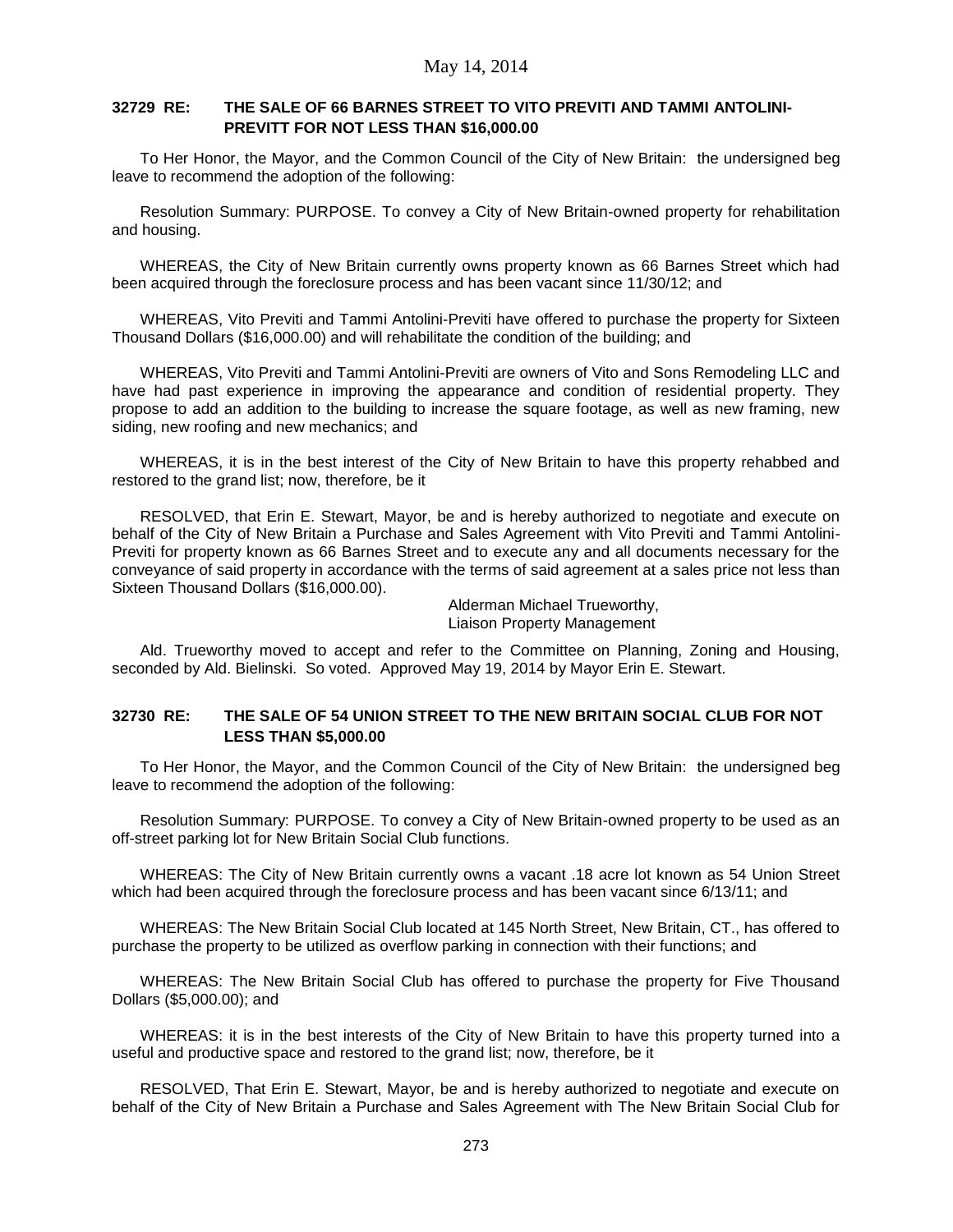property known as 54 Union Street and to execute any and all documents necessary for the conveyance of said property in accordance with the terms of said agreement at a sale price of not less than Five Thousand Dollars (\$5,000.00).

> Alderman Michael Trueworthy, Liaison Property Management

Ald. Trueworthy moved to accept and refer to the Committee on Planning, Zoning and Housing, seconded by Ald. Bielinski. So voted. Approved May 19, 2014 by Mayor Erin E. Stewart.

### **32731 RE: ASSIGNMENT OF WATERLINE EASEMENT**

To Her Honor, the Mayor, and the Common Council of the City of New Britain: the undersigned beg leave to recommend the adoption of the following:

WHEREAS, Tomasso Brothers, Inc. ("TBI") and the City of New Britain Board of Water Commissioners ("Board") entered into a Private Water Service Agreement June 10, 1997 for the provision of municipal water service for domestic and fire protection to TBI's commercial development located on or near North Mountain Road, New Britain, Connecticut and Loon Lake Road, Plainville, Connecticut (the "Private Water Service Agreement"); and

WHEREAS, in conjunction with and in furtherance of the Private Water Service Agreement, TBI granted a Waterline Easement to the City of New Britain dated June 10, 1997 and recorded in Volume 336 at Page 227 of the Plainville Land Records (hereinafter "Easement"); and

WHEREAS, pursuant to the Private Water Service Agreement, TBI transferred to the Board the water distribution system constructed by TBI on or near the area encompassed by the Easement, including the pump station and its building and its equipment, fixtures, machinery and other systems (collectively, "Water System"); and

WHEREAS, due to the magnitude of the development currently under construction and future development of the Plainville portion of the land envisioned, the pump station will require upgrading; and

WHEREAS, it has been determined by the Board of Water Commissioners that it would be in the best interest of the City of New Britain to sell the water necessary to service the proposed commercial development to Valley Water Systems of Plainville, Connecticut ("Valley") by way of an existing tap in the 24" City of New Britain water main located in the Route 372 right of way adjacent to the property and transfer its interest in the Water System to Valley which will be responsible for upgrading and maintaining the Water System from the date of transfer; and

WHEREAS, in order to effectuate the transfer, the City of New Britain must approve the Modification and Assignment of Waterline Easement assigning all of the right, title and interest of the City in the Easement to Valley, a copy of which is attached hereto; therefore, be it

RESOLVED, that the Common Council of the City of New Britain hereby approves the Modification and Assignment of Waterline Easement among the City of New Britain, the City of New Britain Board of Water Commissioners, Valley Water Systems, Tomasso Brothers, Inc. and Tilcon, Inc. and the Mayor is hereby authorized to sign the Modification and Assignment of Waterline Easement on behalf of the City.

> Alderman Adam Platosz Common Council Liaison, Water Dept.

Ald. Platosz moved to accept and adopt, seconded by Ald. Bielinski. So voted. Approved May 19, 2014 by Mayor Erin E. Stewart.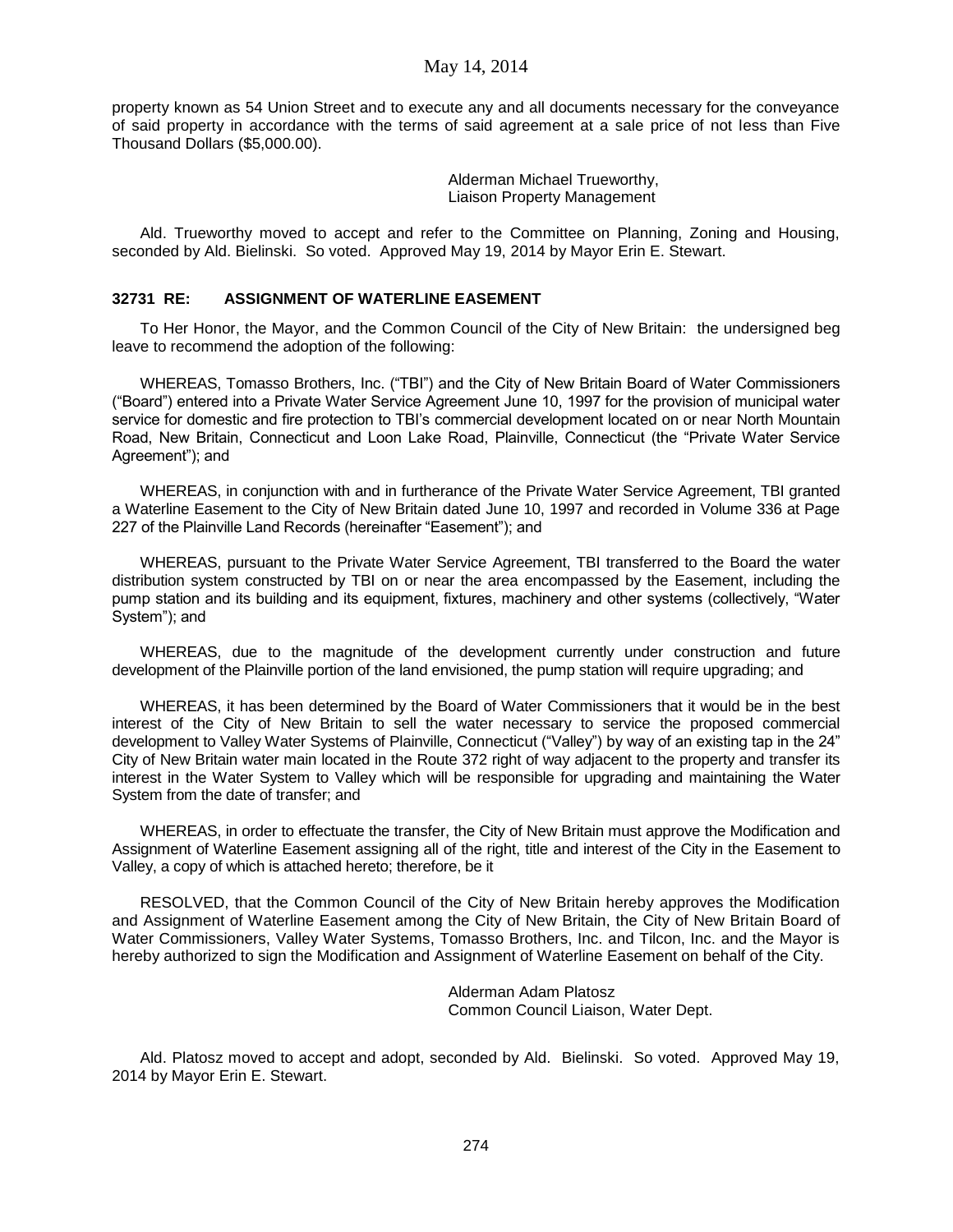#### **32732 RE: BUDGET APPROPRIATION - POLICE DEPARTMENT - \$2,000.00**

To Her Honor, the Mayor, and the Common Council of the City of New Britain: the undersigned beg leave to recommend the adoption of the following:

WHEREAS, there is funding available under the Youth Development Training and Resource Center (YDTRC) at the Consultation Center, Inc. and they have awarded a grant to the City of New Britain to design and implement projects that promote positive relationships/interactions between youth and police in the community, and,

WHEREAS, this grant will be a group collaboration between the Police Department, Community Services, and New Britain High School Criminal Justice Club to actively engage the youth in our community in planning, program design, decision-making, and meaningful leadership roles. The areas of focus are understanding laws, law enforcement responsibilities, understanding the criminal justice system from arrest to prosecution, and,

WHEREAS, these funds are to be used to pay for program supplies and materials, food, and incentives for the youth such as certificates of completion for the projects they create. There is no requirement for a cash match from the City, and,

WHEREAS, the New Britain High School Criminal Justice Club grant ends June 30, 2014, and

WHEREAS, these funds, in the amount of \$2,000 will be used as set forth in the budget listed below, THEREFORE, BE IT

RESOLVED, that the budget be amended for the New Britain High School Criminal Justice Club grant in the sum of \$2,000 as follows:

| Revenue:<br>230211149-4232      | <b>Grants &amp; Contributions</b>                                                                                                                                                                              | S | 2.000 |
|---------------------------------|----------------------------------------------------------------------------------------------------------------------------------------------------------------------------------------------------------------|---|-------|
| Expenditures:<br>230211149-5659 | <b>Operating Materials &amp; Supplies</b>                                                                                                                                                                      | S | 2,000 |
|                                 | Ald, Suzanne Bielinski - Police Liaison<br>Ald. Carlo Carlozzi, Jr. - Police Liaison<br>Ald. Wilfredo Pabon - Police Liaison<br>Ald. Emmanuel Sanchez - Police Liaison<br>Ald. Robert Smedley - Police Liaison |   |       |

Ald. Bielinski moved to accept and adopt, seconded by Ald. Pabon. Roll call vote – all members present voted in favor. Approved May 19, 2014 by Mayor Erin E. Stewart.

### **32733 RE: BICYCLE FRIENDLY COMMUNITY STATUS AND THE ESTABLISHMENT OF A BICYCLE ADVISORY COMMITTEE**

To Her Honor, the Mayor, and the Common Council of the City of New Britain: the undersigned beg leave to recommend the adoption of the following:

WHEREAS, Communities across the country are taking simple steps to make bicycling safe and comfortable and are realizing huge benefits in civic, community and economic development. Given the opportunity to ride, residents enjoy dramatic health benefits, reduced congestion, increased property values and more money in their pockets to spend in the local economy. Communities that are bicycle friendly are also seeing tourism boom and businesses that attract the best and the brightest employees while governments save on fuel and parking costs and cut their carbon emissions.